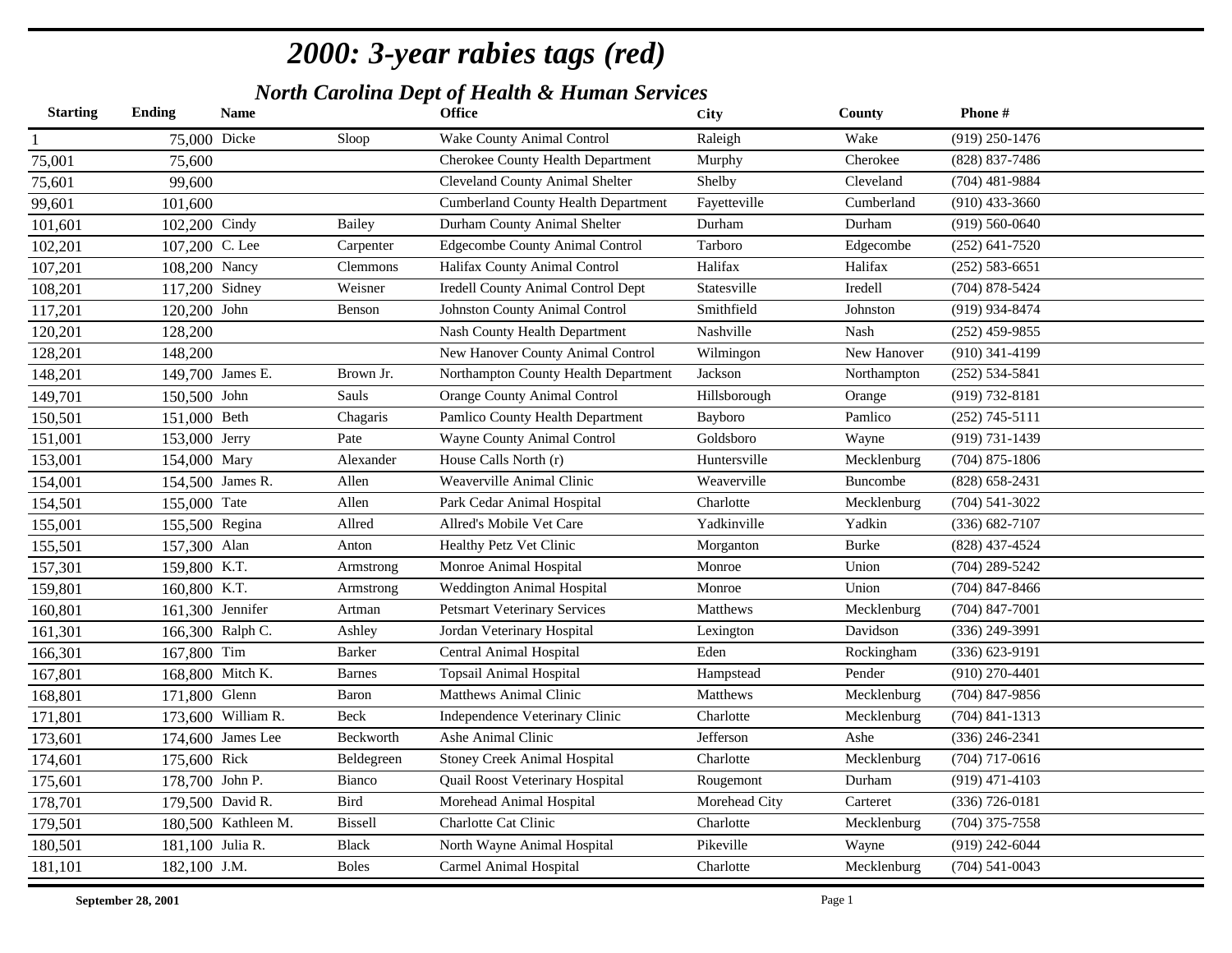| <b>Starting</b> | <b>Ending</b>     | <b>Name</b>        |                 | <b>Office</b>                        | City           | <b>County</b>   | Phone#             |
|-----------------|-------------------|--------------------|-----------------|--------------------------------------|----------------|-----------------|--------------------|
| 182,101         | 183,100 John M.   |                    | Booker          | Johnston Animal Hospital             | Smithfield     | Johnston        | (919) 934-3511     |
| 183,101         |                   | 183,400 Susan K.   | <b>Booker</b>   | Fullwood Animal Hospital             | Matthews       | Mecklenburg     | $(704)$ 847-2400   |
| 183,401         | 184,900 Gary      |                    | <b>Boston</b>   | Countyside Pet Hospital              | Conover        | Catawba         | $(828)$ 465-7387   |
| 184,901         | 185,200 Zane      |                    | <b>Bowles</b>   | Stanly Animal Clinic (r)             | Albemarle      | Stanly          | $(704)$ 982-8611   |
| 185,201         |                   | 185,400 Diana L.   | Bowman          | Iredell Companion Animal Hospital    | Statesville    | Iredell         | $(704)$ 872-4090   |
| 185,401         | 185,600 Karen     |                    | <b>Bradler</b>  | Animal House Calls (r)               | Wilmington     | New Hanover     | $(910) 686 - 5806$ |
| 185,601         | 185,700 Stacy     |                    | <b>Branch</b>   | Branch Veterinary Practice (r)       | Clayton        | Johnston        | $(919) 550 - 0217$ |
| 185,701         | 185,900 Mike      |                    | <b>Bridges</b>  |                                      | Grover         | Cleveland       | $(704)$ 937-3300   |
| 185,901         | 187,100 Clyde     |                    | <b>Brooks</b>   | Mountain View Veterinary Hospital    | <b>Brevard</b> | Transylvania    | (828) 884-4775     |
| 187,101         |                   | 188,100 David E.   | <b>Brooks</b>   | Pembroke Veterinary Hospital         | Pembroke       | Robeson         | $(910) 521 - 3431$ |
| 188,101         |                   | 190,100 Robert E.  | <b>Browning</b> | Cherryville Animal Hospital          | Cherryville    | Gaston          | $(704)$ 435-5475   |
| 190,101         | 190,400 Joanne    |                    | Bryla           | China Grove Animal Clinic            | China Grove    | Rowan           | $(704)$ 857-1017   |
| 190,401         | 191,400 Kirk      |                    | <b>Budd</b>     | Arendell Animal Hospital             | Morehead City  | Carteret        | $(252)$ 726-4998   |
| 191,401         |                   | 192,100 George P.  | <b>Bullock</b>  | <b>Bullock Animal Clinic</b>         | New Bern       | Craven          | $(252) 637 - 6161$ |
| 192,101         | 194,100 Paula     |                    | <b>Bullock</b>  | Greenwood Veterinary Hospital        | Durham         | Durham          | $(919) 544 - 8297$ |
| 194,101         |                   | 195,300 Donald F.  | Campbell        | Craven Animal Hospital               | New Bern       | Craven          | $(252)$ 637-4541   |
| 195,301         | 196,300 D.R.      |                    | Campbell        | Animal Care Center                   | New Bern       | Craven          | $(252) 636 - 5040$ |
| 196,301         | $196,800$ Beverly |                    | Cannady         | Little Mountain Veterinary Clinic    | Denver         | Catawba         | $(704)$ 489-2444   |
| 196,801         |                   | 197,800 William A. | Caudle          | <b>Plantation Animal Clinic</b>      | Matthews       | Mecklenburg     | $(704)$ 841-2225   |
| 197,801         | 198,800 Kathryn   |                    | Combs           | Lewis Veterinary Clinic              | Lumberton      | Robeson         | $(910)$ 738-9368   |
| 198,801         | 200,000 Larry     |                    | Cooper          | Pasquotank Animal Hospital           | Elizabeth City | Pasquotank      | $(252)$ 264-3372   |
| 200,001         |                   | 201,000 William    | Cooper          | St. Francis Hospital for Animals     | Charlotte      | Mecklenburg     | $(704)$ 527-2030   |
| 201,001         | 201,300 Stan      |                    | Corbin          | Pleasant Garden Vet Hospital         | Greensboro     | Guilford        | $(336) 676 - 8387$ |
| 201,301         | 202,100 Carl      |                    | Cornell         | Sardis Animal Clinic                 | Charlotte      | Mecklenburg     | $(704)$ 847-4796   |
| 202,101         | 203,100 John G.   |                    | Cranford        | Peachtree Vet Hospital               | Murphy         | Cherokee        | (828) 837-2396     |
| 203,101         |                   | 204,100 George B.  | Creed           | <b>Crossroads Animal Hospital</b>    | Dallas         | Gaston          | $(704)$ 922-7607   |
| 204,101         | 204,200 Allen     |                    | Dahl            | Clarksville Veterinary Clinic        | Clarksville    | <b>VIRGINIA</b> | $(804)$ 374-0166   |
| 204,201         | 205,200 S.J.      |                    | Dalrymple       | Oak Grove Animal Hospital            | Durham         | Durham          | $(919) 598 - 0001$ |
| 205,201         | 205,800 G.O.      |                    | Dalton, Jr.     | Central Animal Hospital              | Fayetteville   | Cumberland      | $(910)$ 484-5104   |
| 205,801         |                   | 207,300 Craig T.   | Darkow          | Tar River Animal Hospital            | Washington     | Beaufort        | $(252)$ 946-2417   |
| 207,301         |                   | 209,300 George D.  | Davis III       | Franklin Animal Clinic               | Louisburg      | Franklin        | $(919)$ 496-2638   |
| 209,301         |                   | 209,600 Laurel M.  | Davis           | Asheville Veterinary House Calls (r) | Asheville      | Buncombe        | (828) 254-2221     |
| 209,601         | 213,600 Martha    |                    | Davis           | Monroe Rd Animal Hospital            | Charlotte      | Mecklenburg     | $(704)$ 333-3336   |
| 213,601         | 214,600 Michael   |                    | Deese           | Baird's Animal Hospital              | Lumberton      | Robeson         | $(910)$ 739-4998   |
| 214,601         |                   | 215,100 Wally J.   | Diehl           | Legion Rd Animal Clinic              | Chapel Hill    | Orange          | (919) 933-3331     |
|                 |                   |                    |                 |                                      |                |                 |                    |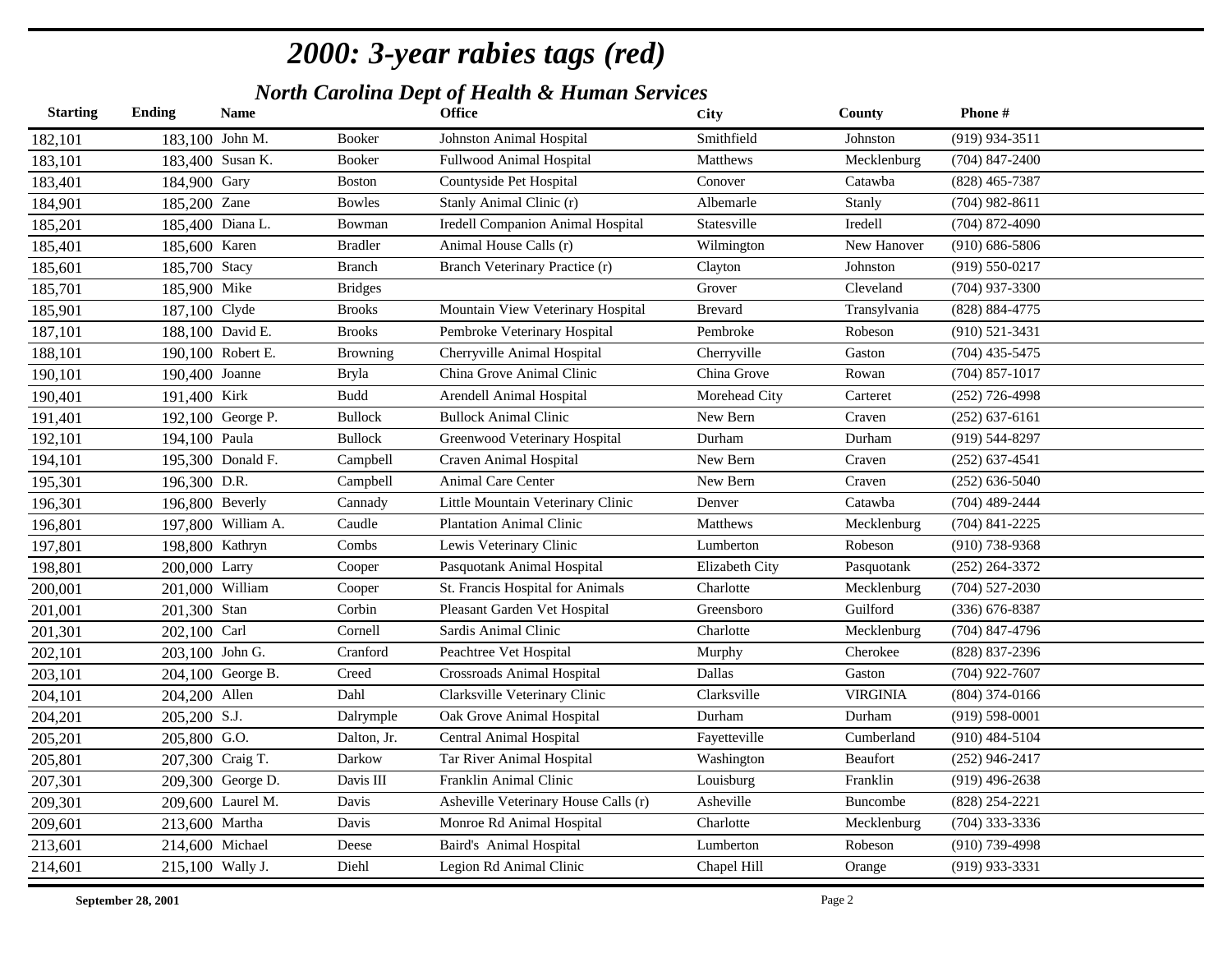| <b>Starting</b> | Ending           | <b>Name</b>         |             | <b>Office</b>                         | City          | County        | Phone#             |
|-----------------|------------------|---------------------|-------------|---------------------------------------|---------------|---------------|--------------------|
| 215,101         | 217,600 Wally J. |                     | Diehl       | Timberlyne Animal Clinic              | Chapel Hill   | Orange        | $(919)$ 968-3047   |
| 217,601         |                  | 220,100 Kenneth     | Dills       | Triangle Veterinary Hospital          | Durham        | Durham        | $(919)$ 489-2391   |
| 220,101         | 222,300 Allan    |                     | Dozier      | Hickory Grove Animal Hospital         | Charlotte     | Mecklenburg   | $(704)$ 563-5858   |
| 222,301         | 222,400 Carl E.  |                     | Dutterer    | Applewood Vet Hospital                | Dallas        | Gaston        | $(704)$ 922-0532   |
| 222,401         | 223,800 Doug     |                     | Elledge     | Redwood Animal Hospital               | Asheville     | Buncombe      | (828) 298-1846     |
| 223,801         | 224,000 Barbara  |                     | Farmer      | Linville Animal Hospital              | Linville      | Avery         | (828) 733-0672     |
| 224,001         | 224,500 Randy    |                     | Fisher      | Veterinary House Calls of Hickory (r) | Hickory       | Catawba       | (828) 345-1998     |
| 224,501         |                  | 226,000 Earnest L.  | Forbes      | Anson Animal Hospital                 | Wadesboro     | Anson         | $(704)$ 694-4444   |
| 226,001         |                  | 229,600 Stephen E.  | Foster      | <b>Foster Animal Hospital</b>         | Concord       | Cabarrus      | $(704) 786 - 0104$ |
| 229,601         | 232,200 Joel L.  |                     | <b>Fox</b>  | Abri Veterinary Hospital, Inc.        | Winston-Salem | Forsyth       | $(336)$ 785-9228   |
| 232,201         |                  | 233,700 Charles E.  | Franklin    | Academy Animal Hospital               | Jacksonville  | Onslow        | $(910)$ 353-3131   |
| 233,701         |                  | 234,700 Donald L.   | Fuller      | <b>Caswell Veterinary Service</b>     | Yanceyville   | Caswell       | $(336) 694 - 6321$ |
| 234,701         | 234,800 J.A.     |                     | Gardner     | Large Animal Medicine & Surgery       | Salisbury     | Rowan         | $(704)$ 637-0546   |
| 234,801         |                  | 235,800 Debra L.    | Garing      | Elkin Veterinary Clinic               | Elkin         | Wilkes        | $(336) 835 - 1853$ |
| 235,801         | 236,300 Kim D.   |                     | Gemeinhardt | Latitude 36 Mobile Vet Services       | Germanton     | <b>Stokes</b> | $(336) 593 - 5422$ |
| 236,301         |                  | 237,100 Barry T.    | George      | Archdale Animal Hospital              | Charlotte     | Mecklenburg   | $(704)$ 552-2333   |
| 237,101         |                  | 237,300 James B.    | Gill        |                                       | Lowell        | Gaston        | $(704)$ 824-9876   |
| 237,301         | 239,300 Denise   |                     | Glander     | Lake Hickory Veterinary Hospital      | Granite Falls | Caldwell      | $(828)$ 396-7002   |
| 239,301         | 241,300 Robert   |                     | Glenn       | Indian Trail Animal Hospital          | Indian Trail  | Union         | $(704)$ 821-7040   |
| 241,301         | 242,800 Elyse    |                     | Goldman     | Tar River Veterinary Hospital         | Franklinton   | Franklin      | $(919)$ 494-5500   |
| 242,801         |                  | 244,600 Alfred Mark | Green       | Mallard Creek Animal Hospital         | Charlotte     | Mecklenburg   | $(704)$ 598-6525   |
| 244,601         |                  | 245,600 Benjamin L. | Greene      | McDowell Veterinary Clinic            | Marion        | McDowell      | $(828) 652 - 8471$ |
| 245,601         |                  | 247,100 Olivia P.   | Guzman      | X-Way Road Animal Hospital            | Laurinburg    | Scotland      | $(910)$ 276-5300   |
| 247,101         |                  | 248,600 J. Royce    | Hagaman     | Hagaman Animal Hospital               | Charlotte     | Mecklenburg   | $(704)$ 523-3457   |
| 248,601         |                  | 248,800 Mark W.     | Hamrick     | Lexington Large Animal                | Lexington     | Davidson      | $(336)$ 787-4901   |
| 248,801         | 249,400 Robert   |                     | Hanes       | Davis Lake Animal Hospital            | Charlotte     | Mecklenburg   | $(704)$ 599-0405   |
| 249,401         | 250,900 David    |                     | Harris      | Arcadia Veterinary Hospital           | Winston-Salem | Forsyth       | $(336)$ 775-5700   |
| 250,901         |                  | 252,300 Richard W.  | Hawkins     | Colony Park Animal Hospital           | Durham        | Durham        | $(919)$ 489-9156   |
| 252,301         |                  | 253,700 Kathy R.    | Haywood     | Montgomery Animal Clinic              | Troy          | Montgomery    | $(910) 572 - 3781$ |
| 253,701         | 255,200 D.J.     |                     | Hemstreet   | Morganton Animal Clinic               | Morganton     | Burke         | $(828)$ 433-9265   |
| 255,201         |                  | 255,400 Lloyd D.    | Heron       | Flat River Veterinary Hospital        | Rougemont     | Durham        | $(919)$ 477-4210   |
| 255,401         |                  | 256,400 Bryan C.    | Hight       | <b>Hight Veterinary Hospital</b>      | Charlotte     | Mecklenburg   | $(704)$ 595-9377   |
| 256,401         |                  | 258,200 Kenneth W.  | Hill        | Animal Hospital                       | Hickory       | Catawba       | $(828)$ 322-1135   |
| 258,201         |                  | 260,000 Roger R.    | Holt        | Yadkin Veterinary Hospital            | Yadkinville   | Yadkin        | $(336) 679 - 8832$ |
| 260,001         | 260,500 Kim      |                     | Hombs       | <b>Atrium Animal Hospital</b>         | Charlotte     | Mecklenburg   | $(704) 542 - 2000$ |
|                 |                  |                     |             |                                       |               |               |                    |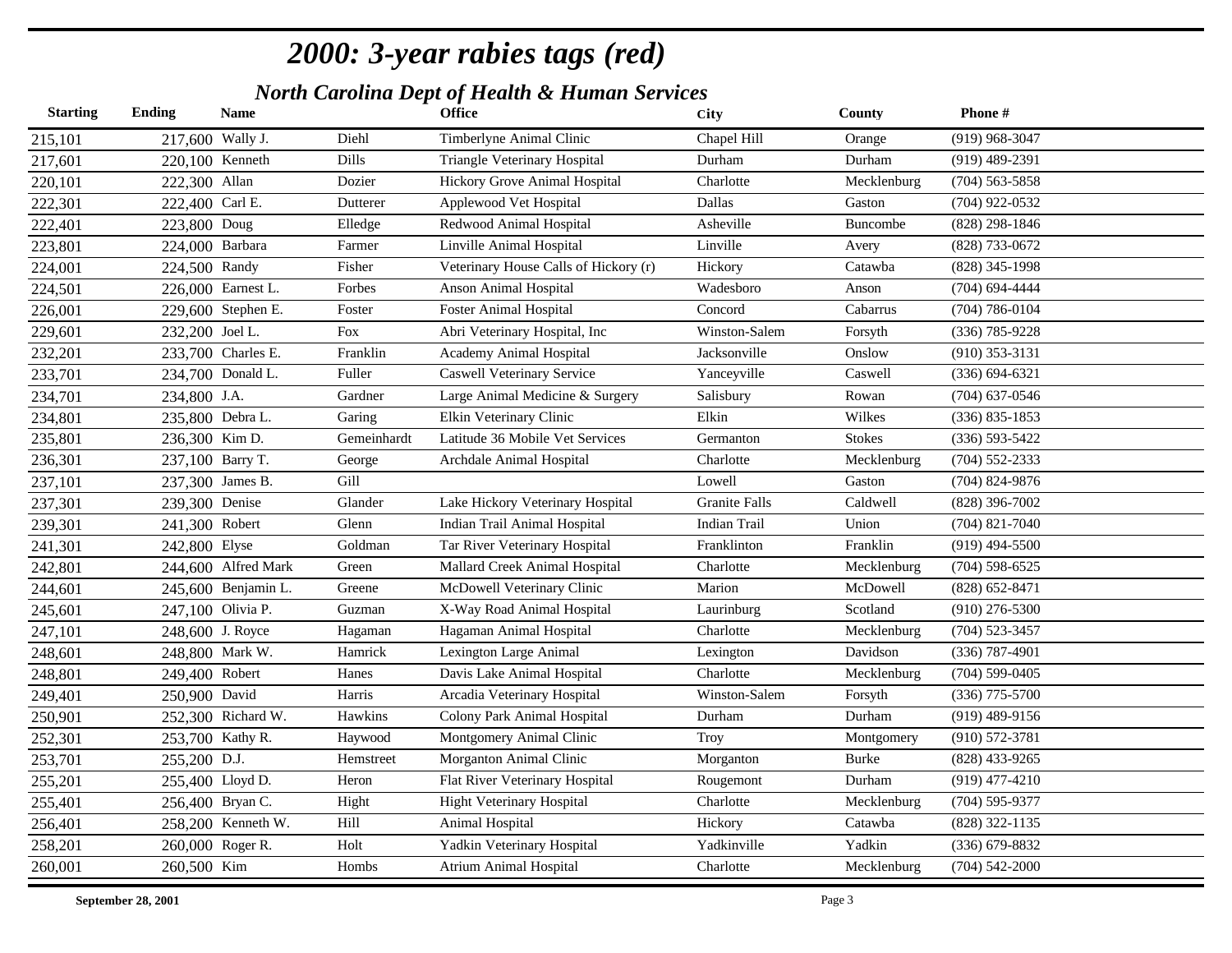| <b>Starting</b> | Ending           | <b>Name</b>        |             | <b>Office</b>                        | <b>City</b>       | County           | Phone#             |
|-----------------|------------------|--------------------|-------------|--------------------------------------|-------------------|------------------|--------------------|
| 260,501         | 262,500 Donald   |                    | Hoover, Jr. | Westside Animal Hospital             | Durham            | Durham           | $(919)$ 383-5578   |
| 262,501         |                  | 263,300 Marguerite | Horstman    | Woodlawn Animal Hospital             | Charlotte         | Mecklenburg      | $(704)$ 523-3576   |
| 263,301         | 263,700 Gail C.  |                    | Hoyme       | Blue Ridge Veterinary Clinic         | <b>Banner Elk</b> | Watauga          | $(828)$ 963-6641   |
| 263,701         | 264,200 Dean A.  |                    | Hutsell     | <b>Fairview Animal Hospital</b>      | Fairview          | <b>Buncombe</b>  | (828) 628-3557     |
| 264,201         | 265,800 T.W.     |                    | Hudson      | Animal Hospital of Kannapolis        | Kannapolis        | Rowan            | $(704)$ 938-4606   |
| 265,801         |                  | 269,400 Gretchen   | Hutt        | North Paw Animal Hospital            | Durham            | Durham           | $(919)$ 471-1471   |
| 269,401         | 270,600 J.W.     |                    | Inscoe      | Newton Veterinary Clinic             | Newton            | Catawba          | $(828)$ 464-5020   |
| 270,601         | 271,100 Guy      |                    | Jaconis     | <b>Carteret Animal Hospital</b>      | <b>Beaufort</b>   | Carteret         | $(252)$ 728-7600   |
| 271,101         | 273,100 Ted L.   |                    | James       | James Animal Hospital                | Salisbury         | Rowan            | $(704)$ 636-1100   |
| 273,101         |                  | 275,100 Elizabeth  | Jones       | Lenoir Veterinary Hospital           | Lenoir            | Caldwell         | (828) 728-6713     |
| 275,101         |                  | 276,700 Kevin M.   | Jones       | Animal Hospital of Cornelius         | Cornelius         | Mecklenburg      | $(704)$ 892-1585   |
| 276,701         |                  | 278,700 Timothy    | Jones       | Chowan Animal Hospital               | Edenton           | Chowan           | $(252)$ 482-4113   |
| 278,701         | 280,200 Wayne    |                    | Jones       | <b>Lincolnton Animal Hospital</b>    | Lincolnton        | Lincoln          | $(704) 732 - 0728$ |
| 280,201         | 280,700 John A.  |                    | Jordan      | Animal Care Clinic (r)               | Laurinburg        | Scotland         | $(910)$ 277-7231   |
| 280,701         | 280,900 Karen    |                    | Jordan      | Karen Jordan (r)                     | Siler City        | Chatham          | $(919)$ 663-5996   |
| 280,901         | 281,000 Patricia |                    | Jordan      | Coastal Cat Clinic (r)               | Jacksonville      | Onslow           | $(910)$ 353-7676   |
| 281,001         | 281,400 Shelly   |                    | Karl        | Falconbridge Animal Hospital         | Chapel Hill       | Durham           | $(919)$ 403-5591   |
| 281,401         | 282,400 Gus      |                    | Keel        | Keel's Critter Clinic                | Robersonville     | Martin           | $(252)$ 795-4445   |
| 282,401         | 283,200 Brad     |                    | Kerr        | Companion Animal Hospital            | Shallotte         | <b>Brunswick</b> | $(910) 754 - 7282$ |
| 283,201         | 283,400 Cindy    |                    | Kimbrell    | Mid-State Equine Hospital (r)        | Liberty           | Alamance         | $(336) 622 - 7447$ |
| 283,401         |                  | 283,600 Richard D. | Kirkman     | Richard D. Kirkman (r)               | Siler City        | Chatham          | (919) 742-5500     |
| 283,801         |                  | 285,800 Frederick  | Knowles     | Neuse Veterinary Clinic              | New Bern          | Craven           | $(252) 637 - 7128$ |
| 285,801         |                  | 286,800 Robert J.  | Koller      | <b>Carver Street Animal Hospital</b> | Durham            | Durham           | $(919)$ 477-7319   |
| 286,801         | 286,900 Robert   |                    | Krawczyk    | <b>Petsmart Veterinary Services</b>  | Greensboro        | Guilford         | $(336)$ 218-7174   |
| 286,901         | 287,400 Joy      |                    | McMillan    | <b>Banfield Veterinary Hospital</b>  | Winston-Salem     | Forsyth          | (336) 765-8339     |
| 287,401         |                  | 287,600 Joann S.   | Lackey      | Avery Animal Hospital                | Newland           | Avery            | (828) 733-9810     |
| 287,601         | 287,900 John E.  |                    | Lackey      | Morningstar Animal Hospital          | Matthews          | Mecklenburg      | (704) 847-0224     |
| 287,901         | 288,900 Darlene  |                    | Lannon      | Lannon's Animal Hospital             | Elizabeth City    | Pasquotank       | $(252)$ 335-7708   |
| 288,901         | 290,100 Sara H.  |                    | Lash        | Cleveland School Animal Hospital     | Garner            | Johnston         | $(919) 662 - 7387$ |
| 290,101         | 291,100 Kay      |                    | Lawrence    | Lake Country Animal Hospital, Inc.   | Roanoke Rapids    | Halifax          | $(252)$ 308-1882   |
| 291,101         | 292,100 Dana L.  |                    | Lehr        | Academy Pet Hospital                 | Fayetteville      | Cumberland       | $(910)$ 484-7153   |
| 292,101         | 292,600 J.       |                    | Levenson    | Animal Hospital                      | Oxford            | Granville        | $(919) 693 - 6911$ |
| 292,601         | 293,100 Kurtis   |                    | Liljeberg   | <b>Petsmart Veterinary Services</b>  | Pineville         | Mecklenburg      | $(704)$ 542-8339   |
| 293,101         | 293,700 Margie   |                    | Lindeke     | St. Francis Animal Hospital          | Durham            | Durham           | (919) 286-2727     |
| 293,701         | 295,200 Bo       |                    | Little      | Coddle Creek Animal Hospital         | Concord           | Cabarrus         | $(704)$ 795-9005   |
|                 |                  |                    |             |                                      |                   |                  |                    |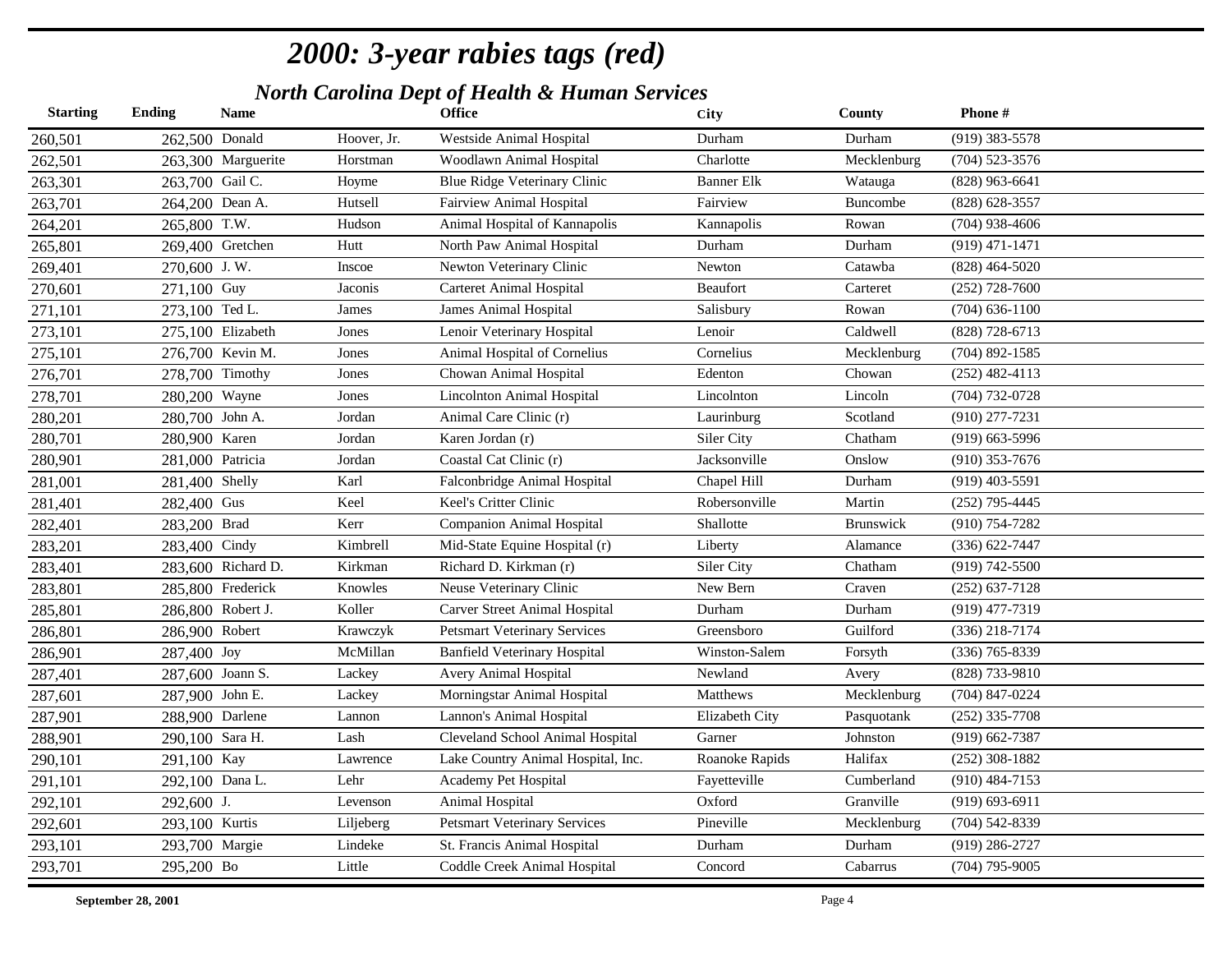| <b>Starting</b> | <b>Ending</b>    | <b>Name</b>         |              | <b>Office</b>                         | City                  | County          | Phone#             |
|-----------------|------------------|---------------------|--------------|---------------------------------------|-----------------------|-----------------|--------------------|
| 295,201         | 296,000 Susan    |                     | Lloyd        | Live Oak Veterinary Hospital          | <b>Beaufort</b>       | Carteret        | $(252) 504 - 2097$ |
| 296,001         | 298,000 Curt     |                     | Locklear     | Southeastern Veterinary Hospital      | Lumberton             | Robeson         | (910) 739-9411     |
| 298,001         | 300,500 R.B.     |                     | Lowe         | Rowan Animal Clinic                   | Salisbury             | Rowan           | $(704)$ 636-3408   |
| 300,501         | 300,700 Clint    |                     | Lowry        | Eastridge Animal Hospital             | Gastonia              | Gaston          | $(704)$ 869-9400   |
| 300,701         |                  | 301,900 Elizabeth   | Lyerly-Ray   | Whispering Pines Animal Hospital      | Carthage              | Moore           | $(910)$ 949-2111   |
| 301,901         | 302,900 Thomas   |                     | Mangum       | <b>Locust Animal Hospital</b>         | Locust                | Stanly          | $(704)$ 888-6590   |
| 302,901         | 305,300 Billy P. |                     | Manning, Jr. | Countryside Animal Hospital           | Wilson                | Wilson          | $(252)$ 243-6952   |
| 305,301         | 306,300 Roy A.   |                     | MacDonald    | Hillsborough Veterinary Clinic        | Hillsborough          | Orange          | (919) 732-9969     |
| 306,301         | 306,900 C.H.     |                     | Manning      | Pamlico Animal Hospital               | Washington            | <b>Beaufort</b> | $(252)$ 946-2834   |
| 306,901         | 308,400 James    |                     | Marais       | <b>Foothills Animal Clinic</b>        | <b>Forest City</b>    | Rutherford      | $(704)$ 248-2022   |
| 308,401         | 310,400 Kurt G.  |                     | Marks        | Harris Blvd Veterinary Clinic         | Charlotte             | Mecklenburg     | $(704)$ 596-7387   |
| 310,401         | 310,600 Fred     |                     | McCashin     | Southern Pines Equine Associates      | <b>Southern Pines</b> | Moore           | $(910)$ 692-8640   |
| 310,601         | 313,100 Larry S. |                     | Paul         | Havelock Animal Hospital              | Havelock              | Craven          | $(252)$ 447-7119   |
| 313,101         | 313,900 Mark     |                     | McMahon      | <b>Burke Animal Clinic</b>            | Morganton             | <b>Burke</b>    | $(828)$ 437-0481   |
| 313,901         |                  | 314,100 James E.    | Meeker       | Davie County Large Animal Hospital    | Mocksville            | Davie           | $(336)$ 998-7131   |
| 314,101         | 314,300 Maria    |                     | Mendoza      | <b>Stage Road Animal Hospital</b>     | Angier                | Harnett         | $(919)$ 639-3337   |
| 314,301         |                  | 316,300 Norfleet W. | Midyette     | <b>Bladen Animal Hospital</b>         | Elizabethtown         | Bladen          | $(910) 862 - 3960$ |
| 316,301         |                  | 316,600 Bayne E.    | Miller       | Davie Veterinary Clinic               | Mocksville            | Davie           | $(336)$ 751-5931   |
| 316,601         | 317,600 Jim      |                     | Miller       | Durham Animal Hospital                | Durham                | Durham          | $(919)$ 471-1579   |
| 317,601         |                  | 319,600 Suzanne K.  | Miller       | Academy Animal Hospital of Laurinburg | Laurinburg            | Scotland        | $(910)$ 276-6068   |
| 319,601         | 320,100 Karl B.  |                     | Milliren     | Thomasville Veterinary Hospital       | Thomasville           | Davie           | (336) 475-9119     |
| 320,101         |                  | 321,400 Kimberly    | Mitchell     | Maiden Small Animal Hospital          | Maiden                | Catawba         | $(828)$ 428-0010   |
| 321,401         | 321,900 Bob      |                     | Moore        | Oriental Village Veterinary Hospital  | Oriental              | Pamlico         | $(252)$ 249-2149   |
| 321,901         | 322,100 Kim J.   |                     | Moore        | All Creatures Pet Hospital            | Stanley               | Gaston          | $(704)$ 263-1366   |
| 322,101         | 323,900 David    |                     | Thompson     | Appalachian New-River Vet Associates  | Boone                 | Watauga         | $(828)$ 264-5621   |
| 324,801         | 325,000 John     |                     | Moser        | Animal Medical Center                 | Danville              | <b>VIRGINIA</b> | (804) 793-6477     |
| 325,001         |                  | 326,000 Jonathan    | Murray       | Parker Veterinary Hospital            | Charlotte             | Mecklenburg     | (704) 399-8304     |
| 326,001         |                  | 326,600 Lewis W.    | Puckett      | Greenock Veterinary Hospital          | Midland               | Cabarrus        | $(704)$ 455-3004   |
| 326,601         |                  | 327,000 Douglas R.  | Nabel        | James Landing Veterinary Hospital     | Jamestown             | Guilford        | (336) 852-9800     |
| 327,001         | 328,200 Boyd     |                     | Newlin       | Watauga Veterinary Hospital           | Boone                 | Watauga         | (828) 297-3300     |
| 328,201         |                  | 328,700 Barbara L.  | Nicks        | Nicks Veterinary Hospital             | Charlotte             | Mecklenburg     | $(704)$ 523-8015   |
| 328,701         | 329,700 Iva L.   |                     | Nusbaum      | North College Road Animal Hospital    | Wilmington            | New Hanover     | $(910)$ 452-2273   |
| 329,701         | 332,700 Sherri   |                     | Nutter       | Carrboro Plaza Veterinary Clinic      | Carrboro              | Orange          | $(919)$ 929-0031   |
| 332,701         |                  | 333,000 Dennis D.   | O'Hara       | O'Hara Veterinary Clinic              | Charlotte             | Mecklenburg     | (704) 372-2537     |
| 333,001         | 334,000 K.R.     |                     | Padgett      | Jacksonville Veterinary Hospital      | Jacksonville          | Onsolw          | $(910)$ 347-3186   |
|                 |                  |                     |              |                                       |                       |                 |                    |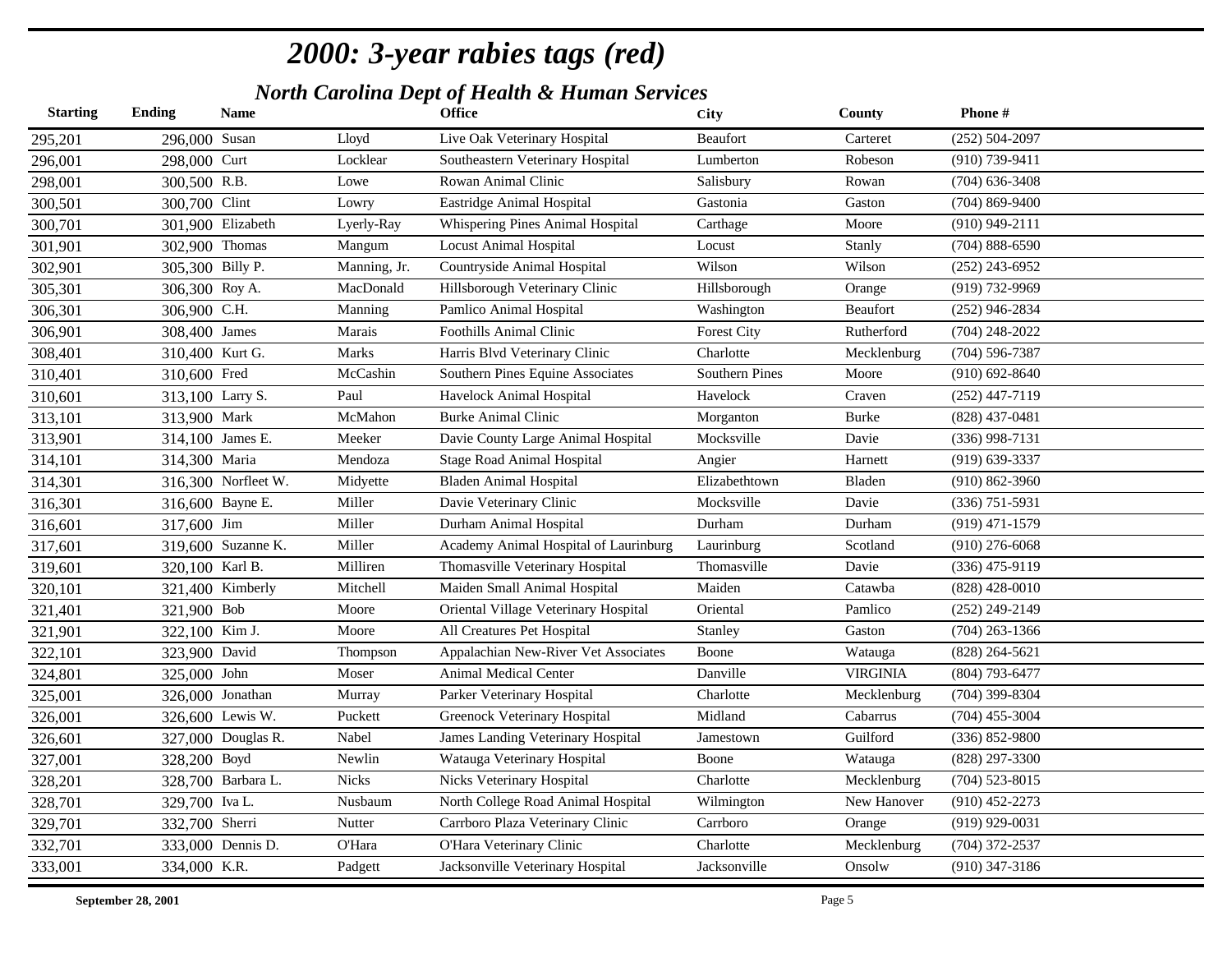| <b>Starting</b> | <b>Ending</b>    | <b>Name</b>            |              | <b>Office</b>                           | City                  | County      | Phone#             |
|-----------------|------------------|------------------------|--------------|-----------------------------------------|-----------------------|-------------|--------------------|
| 334,001         | 334,100 Perry    |                        | Parks        | Large Animal Health Service             | Asheboro              | Randolph    | $(336) 629 - 8910$ |
| 334,101         | 335,100 Robert   |                        | Parrish      | Animal Care Clinic                      | Concord               | Cabarrus    | $(704) 786 - 6669$ |
| 335,101         | 335,900 Amy      |                        | Patterson    | Highlands-Cashiers Animal Clinic        | Highlands             | Macon       | $(828) 526 - 5206$ |
| 335,901         | 336,700 Dale A.  |                        | Pickens      | Veterinary HealthCare Associates        | Gastonia              | Gaston      | $(704)$ 824-2674   |
| 336,701         | 341,200 W.P.     |                        | Pinson       | <b>Alamance Veterinary Hospital</b>     | Burlington            | Alamance    | $(336)$ 228-1773   |
| 341,201         | 342,200 D.W.     |                        | Pittman, Jr. | Pittman Veterinary Clinic               | Whiteville            | Columbus    | $(910)$ 642-3776   |
| 342,201         | 343,700 Gary A.  |                        | Pope         | Viewmont Animal Clinic                  | Hickory               | Catawba     | (828) 328-2448     |
| 343,701         |                  | 344,900 Millard E.     | Price, Jr.   | <b>Cumberland Animal Hospital</b>       | Fayetteville          | Cumberland  | (910) 822-3337     |
| 344,901         |                  | 345,200 Katherine      | Queck        | The Carolinas Animal Hospital           | Charlotte             | Mecklenburg | $(704)$ 588-9788   |
| 346,101         | 350,600 T.S.     |                        | Redding III  | Tri-County Veterinary Service           | Graham                | Alamance    | $(336)$ 376-6838   |
| 350,601         |                  | 350,800 Christopher C. | Reeves       | <b>State Road Animal Hospital</b>       | State Rd              | Surry       | $(336) 874 - 2050$ |
| 350,801         |                  | 351,800 Kenneth        | Rhea         | Sandhill Veterinary Hospital            | <b>Southern Pines</b> | Moore       | $(910)$ 692-3551   |
| 351,801         | 353,000 B.R.     |                        | Ricks        | VCA Roanoke Animal Hospital             | Roanoke Rapids        | Halifax     | $(252) 535 - 3117$ |
| 353,001         |                  | 354,000 Robert Wayne   | Ridgeway     | Ridgeway Animal Clinic                  | New Bern              | Craven      | $(252)$ 633-1204   |
| 354,001         |                  | 354,200 Elizabeth      | Rinker       | Carolina Cat Clinic                     | Gastonia              | Gaston      | $(704)$ 865-5554   |
| 354,201         |                  | 354,900 Grady Leon     | Robbins III  | <b>Grandview Animal Hospital</b>        | Pfafftown             | Forsyth     | $(336)$ 924-5700   |
| 354,901         | 355,900 Daniel   |                        | Robinson     | Robinson Animal Clinic                  | Clayton               | Johnston    | $(919) 553 - 7173$ |
| 355,901         |                  | 357,900 Stanly Kent    | Robinson     | Robinson Veterinary Clinic (r)          | Newton                | Catawba     | (828) 294-2900     |
| 357,901         |                  | 360,900 Harold E.      | Rodeffer     | Piedmont Veterinary Clinic              | Mebane                | Alamance    | $(919) 563 - 6080$ |
| 360,901         | 361,100 Lester   |                        | Rogers       | Rogers Veterinary Hospital              | Siler City            | Chatham     | (919) 742-3646     |
| 361,101         | 361,500 Kristine |                        | Rook         | <b>Coastal Animal Hospital</b>          | Kitty Hawk            | Dare        | $(252)$ 261-3960   |
| 361,501         | 361,700 Ruth     |                        | Roundtree    | Goose Creek Animal Hospital             | Sunbury               | Gates       | $(252)$ 465-4831   |
| 361,701         |                  | 362,500 Hardin E.      | Rubin        | Animal Health Care Center/Charlotte     | Charlotte             | Mecklenburg | $(704)$ 392-3259   |
| 362,501         | 363,300 Frank    |                        | Rutowski     | Animal Care Hospital of Matthews        | Matthews              | Mecklenburg | (704) 847-3647     |
| 363,301         | 364,100 Ahmed    |                        | Said         | Academy Veterinary Hospital             | Durham                | Durham      | $(919) 688 - 6628$ |
| 364,101         | 367,100 John     |                        | Schaaf       | North Mecklenburg Animal Clinic         | Cornellius            | Mecklenburg | $(704)$ 892-0207   |
| 367,101         | 367,500 James    |                        | Schacht      | <b>Idlewild Animal Hospital</b>         | Charlotte             | Mecklenburg | $(704)$ 535-6688   |
| 367,501         | 368,500 Gary D.  |                        | Schaffer     | Alexander County Veterinary Service     | Taylorsville          | Alexander   | (828) 632-8742     |
| 368,501         | 369,000 Tom      |                        | Schell       | Timbercreek Veterinary Hospital         | Jonesville            | Yadkin      | $(336) 526 - 6013$ |
| 369,001         | 369,400 Marc     |                        | Schoenfield  | Caldwell Animal Hospital                | Lenoir                | Caldwell    | $(828)$ 728-6100   |
| 369,401         | 369,600 Jeffrey  |                        | Schutz       | Foothills Mobile Veterinary Service (r) | Marion                | McDowell    | $(828)$ 738-3883   |
| 369,601         |                  | 369,800 Katherine      | Scott        | Relief DVM (r)                          | Bennett               | Chatham     | $(336) 581 - 4080$ |
| 369,801         |                  | 370,000 Richard D.     | Scott        | <b>Brentwood Veterinary Center</b>      | Wilson                | Wilson      | $(252)$ 743-6256   |
| 370,001         |                  | 370,200 David F.       | Scotton      | Southeast Community Animal Hospital     | Greensboro            | Guilford    | $(336) 674 - 1002$ |
| 370,201         |                  | 371,400 Suzanne        | Sewell       | Crestview Veterinary Hospital           | Marion                | McDowell    | $(828) 659 - 2060$ |
|                 |                  |                        |              |                                         |                       |             |                    |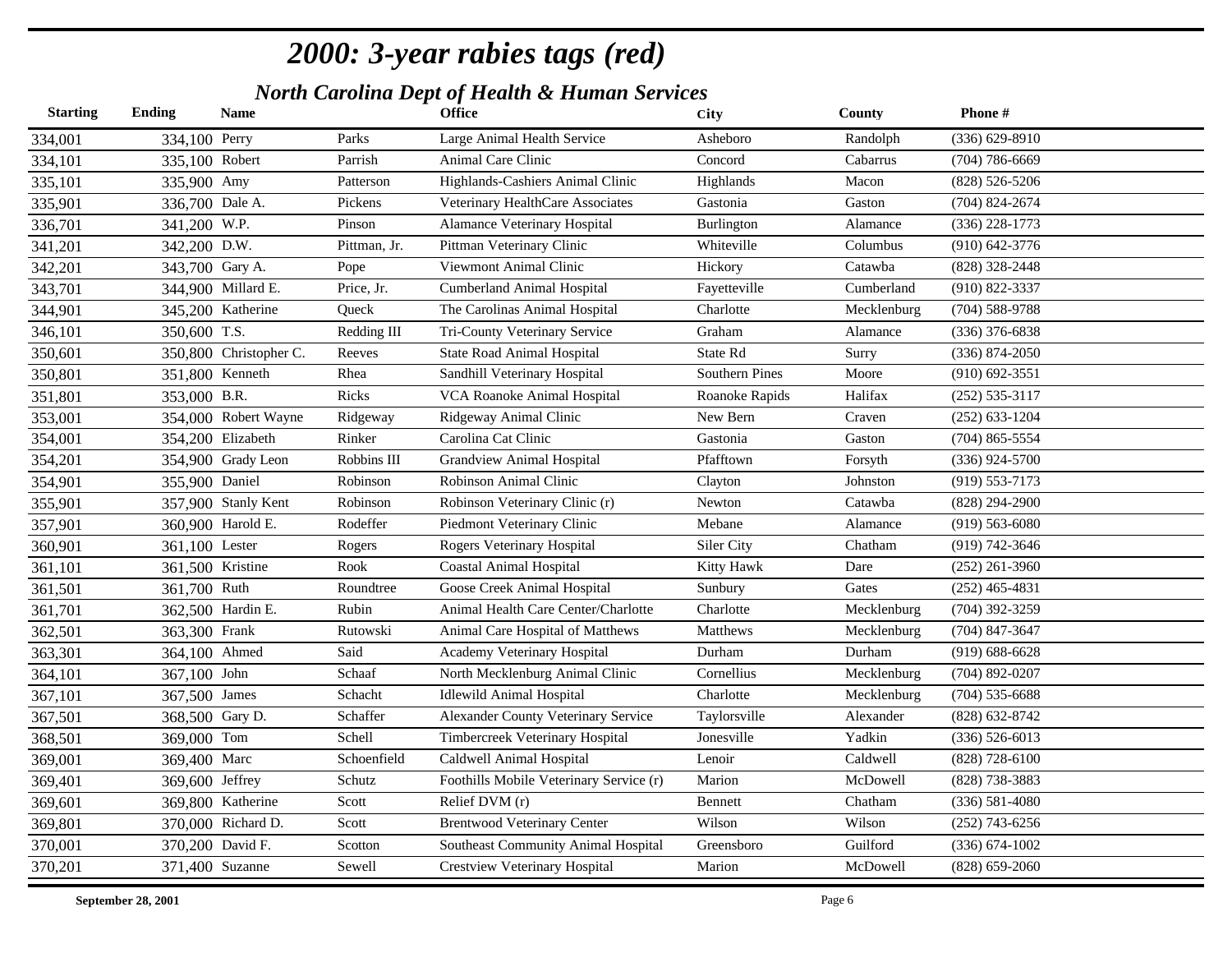| <b>Starting</b> | <b>Ending</b>    | <b>Name</b>         |                 | <b>Office</b>                          | City           | County       | Phone#             |
|-----------------|------------------|---------------------|-----------------|----------------------------------------|----------------|--------------|--------------------|
| 371,401         |                  | 372,300 Robert M.   | Sheegog         | <b>Onslow Animal Hospital</b>          | Jacksonville   | Onslow       | $(910)$ 347-1219   |
| 372,301         | 372,500 Ben      |                     | Shelton         | Shelton Veterinary Clinic              | Williamston    | Martin       | $(252)$ 792-2808   |
| 372,501         | 372,600 Bruce    |                     | Simmons         | Springs Road Animal Hospital           | Hickory        | Catawba      | $(828)$ 256-2151   |
| 372,601         |                  | 373,100 Jeanne M    | Simmons         | <b>Butner Veterinary Clinic</b>        | <b>Butner</b>  | Granville    | $(919) 575 - 6210$ |
| 373,101         | 373,400 Wendy    |                     | Simpson         | The Cat Hospital                       | Durham         | Durham       | $(919)$ 489-5142   |
| 373,401         | 374,400 Ivey     |                     | Smith           | Greene County Animal Hospital          | Snow Hill      | Greene       | $(252)$ 747-8183   |
| 374,401         | 374,500 Jeff     |                     | Smith           | Mount Herman Animal Clinic             | Danville       | Pittsylvania | $(804) 836 - 2499$ |
| 374,501         |                  | 377,000 William     | Smith           | Willowrun Veterinary Hospital          | Smithfield     | Johnston     | (919) 934-1504     |
| 377,001         |                  | 378,000 Ralph A.    | Souder          | South Robeson Veterinary Clinic        | Fairmont       | Robeson      | $(910)$ 628-7178   |
| 378,001         | 378,200 Arthur   |                     | Spencer         | Dickson Animal Clinic                  | Gastonia       | Gaston       | $(704)$ 824-9160   |
| 378,201         |                  | 378,500 Mitchell L. | Spindel         | Animal Ark Veterinary Hospital         | Clemmons       | Forsyth      | $(336)$ 778-2738   |
| 378,501         |                  | 378,800 William     | St. Lawrence    | <b>Petsmart Veterinary Services</b>    | Durham         | Durham       | $(919) 620 - 8142$ |
| 378,801         | 380,300 Greg B.  |                     | Stanberry       | Mitchell Veterinary Clinic             | Spruce Pine    | Mitchell     | $(828)$ 765-6039   |
| 380,301         | 382,300 Susan    |                     | Stephens        | Mt. Tabor Animal Hospital              | Winston-Salem  | Forsyth      | $(336)$ 765-3974   |
| 382,301         |                  | 382,600 Jennie R.   | Stewart         | Stewart's Mtn. View Animal Hospital    | Spruce Pine    | Mitchell     | (828) 765-7059     |
| 382,601         | 384,100 John     |                     | Stih            | Animal Hospital                        | Whiteville     | Columbia     | $(910) 642 - 3221$ |
| 384,101         | 388,100 W.T.     |                     | Stinson         | Animal Hospital of Wilkes              | Wilkesboro     | Wilkes       | $(336) 838 - 3441$ |
| 388,101         | 391,100 Janet    |                     | Gerardot        | Mint Hill Animal Hospital              | Charlotte      | Mecklenburg  | $(704) 545 - 3422$ |
| 391,101         |                  | 395,100 Robert L.   | Stipp           | Clear Creek Animal Hospital            | Charlotte      | Mecklenburg  | $(704)$ 537-8405   |
| 395,101         | 395,400 Toni     |                     | Sugg            | Piedmont Veterinary Clinic             | Hillsborough   | Orange       | (919) 732-2569     |
| 395,401         | 395,600 Dan      |                     | Suggs           | <b>Gaston Veterinary Hospital</b>      | Gastonia       | Gaston       | $(704)$ 865-5739   |
| 395,601         | 397,000 Larry    |                     | Swenbery        | Cornwallis Rd Animal Hospital          | Durham         | Durham       | $(919)$ 489-9194   |
| 397,001         | 398,000 John D.  |                     | Sykes           | Leonard-Sykes Hospital for Pets        | Wilmington     | New Hanover  | $(910)$ 791-8426   |
| 398,001         |                  | 400,000 Kenneth     | Tapely          | Waxhaw Animal Hospital                 | Waxhaw         | Waxhaw       | $(704)$ 843-2269   |
| 400,001         |                  | 401,200 Bruce E.    | Tarkington      | Parkwood Animal Hospital               | Durham         | Durham       | $(919) 544 - 7711$ |
| 401,201         |                  | 401,400 Roger G.    | Tessneer        | <b>Bessemer City Animal Clinic</b>     | Bessemer       | Gaston       | $(704)$ 629-0052   |
| 401,401         | 401,500 Martha   |                     | Teeter          | Veterinary Home Care (r)               | Gastonia       | Gaston       | $(704)$ 854-6487   |
| 401,501         | 403,900 Charles  |                     | Thompson        | Camp Lejeune Vet. Treatment Facility   | Tarawa Terrace | Onslow       | $(910)$ 451-5757   |
| 403,901         | 404,700 Jesse    |                     | <b>Thompson</b> | Thompson Animal Hospital               | Monroe         | Union        | $(704)$ 283-5942   |
| 404,701         |                  | 405,700 David B.    | Todd            | Charlotte Veterinary Clinic            | Charlotte      | Mecklenburg  | $(704) 537 - 2272$ |
| 405,701         | 405,900 Peter E. |                     | Trainer         | <b>Trainer Animal Hospital</b>         | Burgaw         | Pender       | $(910)$ 259-2506   |
| 405,901         | 406,000 Roger    |                     | Travis          | Animal Medical Clinic of South Boston  | South Boston   | Halifax      | $(804) 575 - 0034$ |
| 406,001         |                  | 407,000 Joanna S.   | <b>Tysor</b>    | Chatham Veterinary Service             | Siler City     | Chatham      | (919) 742-4441     |
| 407,001         | 407,500 Eugene   |                     | Upshaw, Jr.     | <b>Burlington Road Animal Hospital</b> | Greensboro     | Guilford     | $(336)$ 375-3939   |
| 407,501         |                  | 408,500 Donna L.    | Warren          | Lake Cross Veterinary Hospital         | Huntersville   | Mecklenburg  | $(704)$ 948-6300   |
|                 |                  |                     |                 |                                        |                |              |                    |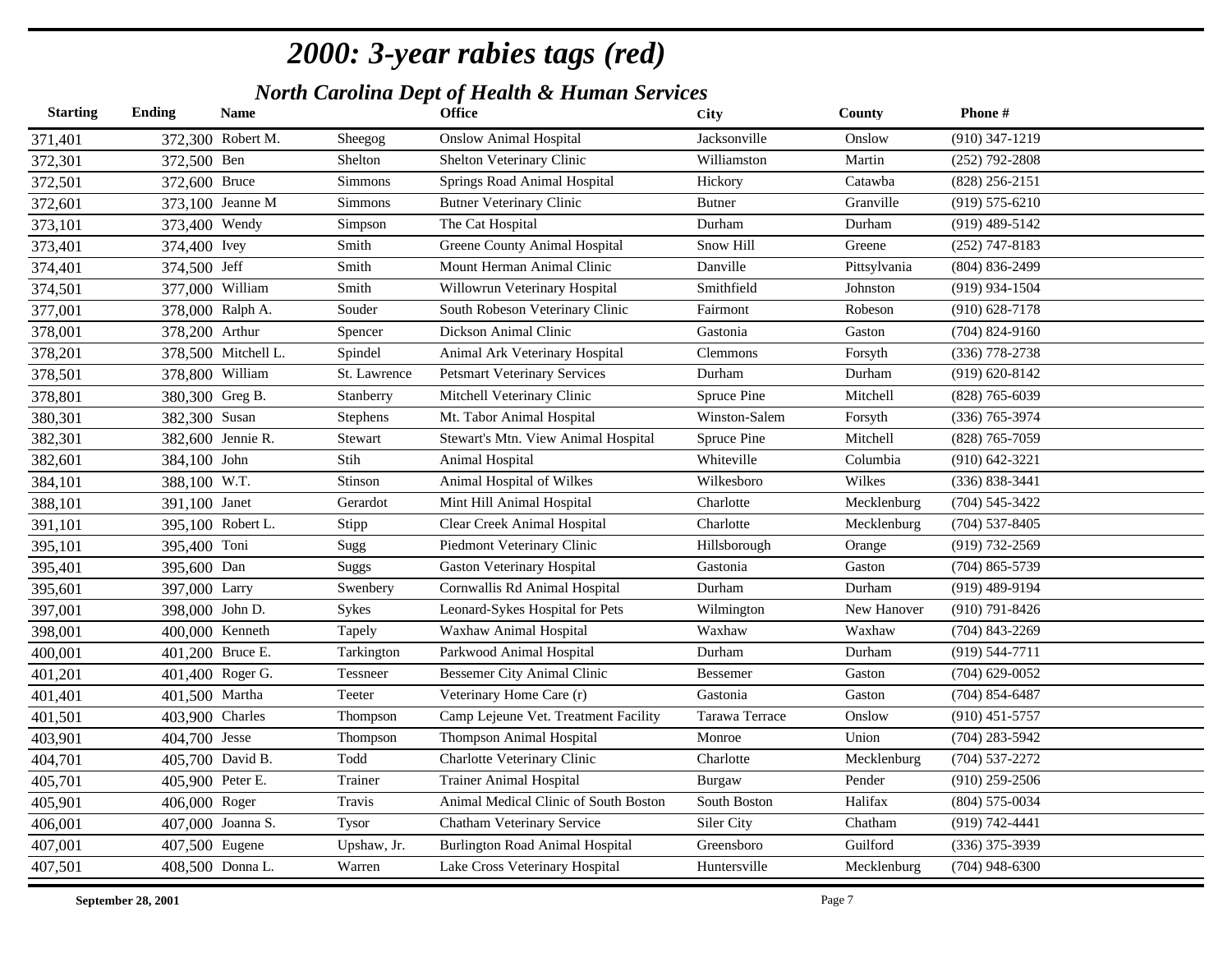| <b>Starting</b> | <b>Ending</b>    | <b>Name</b>        |               | <b>Office</b>                            | City                | <b>County</b>   | Phone#             |
|-----------------|------------------|--------------------|---------------|------------------------------------------|---------------------|-----------------|--------------------|
| 408,501         | 410,500 Steve    |                    | Weaver        | Sharon Lakes Animal Hospital             | Charlotte           | Mecklenburg     | $(704) 552 - 0647$ |
| 410,501         | 411,700 Paul D.  |                    | Weeks         | Providence Veterinary Associates         | Charlotte           | Mecklenburg     | $(704) 542 - 0049$ |
| 411,701         | 413,700 Sanford  |                    | Wellborn      | Animal Hospital of East Burke            | Valdese             | Burke           | $(828)$ 874-8387   |
| 413,701         | 413,900 Gary C.  |                    | White         | Catawba Heights Animal Hospital          | Belmont             | Gaston          | $(704)$ 827-0616   |
| 413,901         | 414,200 H.L.     |                    | Whitley, Jr.  | Berkeley Veterinary Clinic               | Goldsboro           | Wayne           | (919) 778-5398     |
| 414,201         |                  | 416,200 Bruce K.   | Widdowson     | Pilot Mountain Animal Hospital           | Pilot Mountain      | Surry           | $(336)$ 368-5124   |
| 416,201         | 416,900 Jeff D.  |                    | Wilkins       | Elon Animal Hospital, Inc.               | Elon College        | Alamance        | $(336) 584 - 3738$ |
| 416,901         |                  | 417,500 Charles B. | Williston     | <b>Armstrong Animal Clinic</b>           | Charlotte           | Mecklenburg     | $(704)$ 334-1996   |
| 417,501         |                  | 418,500 Sherry L.  | Wilson        | Pine Hollow Animal Hospital              | Warrenton           | Warren          | $(252)$ 257-3833   |
| 418,501         | 418,700 C.Ray    |                    | Wright        |                                          | Eden                | Rockingham      | $(336) 623 - 9260$ |
| 418,701         | 420,700 Jackie   |                    | Wright        | <b>Stony Point Animal Hospital</b>       | <b>Stony Point</b>  | Alexander       | $(704) 585 - 2410$ |
| 420,701         |                  | 422,200 Margaret   | Wright        | Seventy First Animal Hospital            | Fayetteville        | Cumberland      | $(910)$ 487-5070   |
| 422,201         | 423,400 Patricia |                    | Young         | Steele Creek Animal Hospital             | Charlotte           | Mecklenburg     | $(704)$ 588-4400   |
| 423,401         | 423,900 Melissa  |                    | Zebley        | <b>Banfield The Veterinary Hospital</b>  | Hickory             | Catawba         | $(828)$ 355-4605   |
| 423,901         | 424,600 M.A.     |                    | Pressley      | Fox Run Veterinary Service (r)           | Asheville           | Buncombe        | $(828)$ 645-2908   |
| 424,601         | 426,300 Guy      |                    | Beretich      | Cape Fear Valley Animal Hospital         | Dunn                | Harnett         | $(910) 892 - 3540$ |
| 426,301         | 426,500 Jack     |                    | Hill          | Hill Mobile Veterinary Service, P.A. (r) | Fayetteville        | Cumberland      | $(910)$ 484-9400   |
| 426,501         | 426,800 Paul     |                    | Freer         | Freer Animal Hospital                    | <b>Mount Airy</b>   | Surry           | $(336)$ 786-5197   |
| 426,801         | 427,400 Michael  |                    | Thomann       | Greater Charlotte Mobile Vet Hosp        | Charlotte           | Mecklenburg     | $(704)$ 522-0677   |
| 427,401         | 427,500 John     |                    | Hendren       | Davidson County Animal Control           | Lexington           | Davidson        | $(336)$ 242-2310   |
| 427,501         | 428,500 Danny    |                    | Wright        | Brown Creek Animal Hospital              | Polkton             | Anson           | $(704)$ 694-6252   |
| 428,501         | 428,600 Brian    |                    | Morton        | Elizabethtown Vet. Hospital              | Clarkton            | Bladen          | $(910) 862 - 3000$ |
| 428,601         |                  | 428,800 Margaret   | Federhart     | Whispering Waters Animal Clinic          | <b>Blowing Rock</b> | Watauga         | $(828)$ 295-9181   |
| 428,801         | 429,000 E.M.     |                    | Lineberger    | Lineberger Veterinary Hospital           | Gastonia            | Gaston          | $(704)$ 824-8451   |
| 429,001         | 429,200 Laura    |                    | Pearson       | Mountain Laurel Mobile Vet Srvcs (r)     | Lenoir              | Caldwell        | $(828)$ 758-7860   |
| 429,201         | 429,700 David    |                    | Hobbs         | Smokey Mtn Mobile Vet Svc (r)            | Marble              | Cherokee        | (828) 835-9689     |
| 429,701         | 429,800 Chris    |                    | Convalenka    | <b>Triangle Pet Emergency</b>            | Durham              | Durham          | $(910)$ 489-0615   |
| 429,801         | 430,100          |                    | Hite          | Nature Veterinary Center                 | South Hill          | <b>VIRGINIA</b> | $(804)$ 447-3553   |
| 430,101         | 431,800 C.H.     |                    | Manning       | Pamlico Animal Hospital                  | Washington          | <b>Beaufort</b> | $(252)$ 946-2834   |
| 431,801         | 432,300 Denise   |                    | <b>Barber</b> | Crepe Myrtle Animal Hospital             | Angier              | Harnett         | $(919)$ 639-8387   |
| 432,301         | 432,500 James    |                    | Boyd          | Boyd's Animal Clinic (r)                 | Havelock            | Craven          | $(252)$ 447-4018   |
| 432,501         | 433,400 Valleri  |                    | Reames        | Eno Animal Hospital                      | Durham              | Durham          | $(919)$ 471-0308   |
| 433,401         | 434,900 Karen    |                    | Robertson     | <b>Bragtown Veterinary Hospital</b>      | Durham              | Durham          | $(919)$ 220-2400   |
| 434,901         | 435,400 Karen    |                    | Robertson     | Roxboro Road Animal Hosp.                | Durham              | Durham          | (919) 477-9711     |
| 435,401         | 435,600 Roger    |                    | Tessneer      | <b>Tessneer Animal Hospital</b>          | Gastonia            | Gaston          | $(704)$ 867-3514   |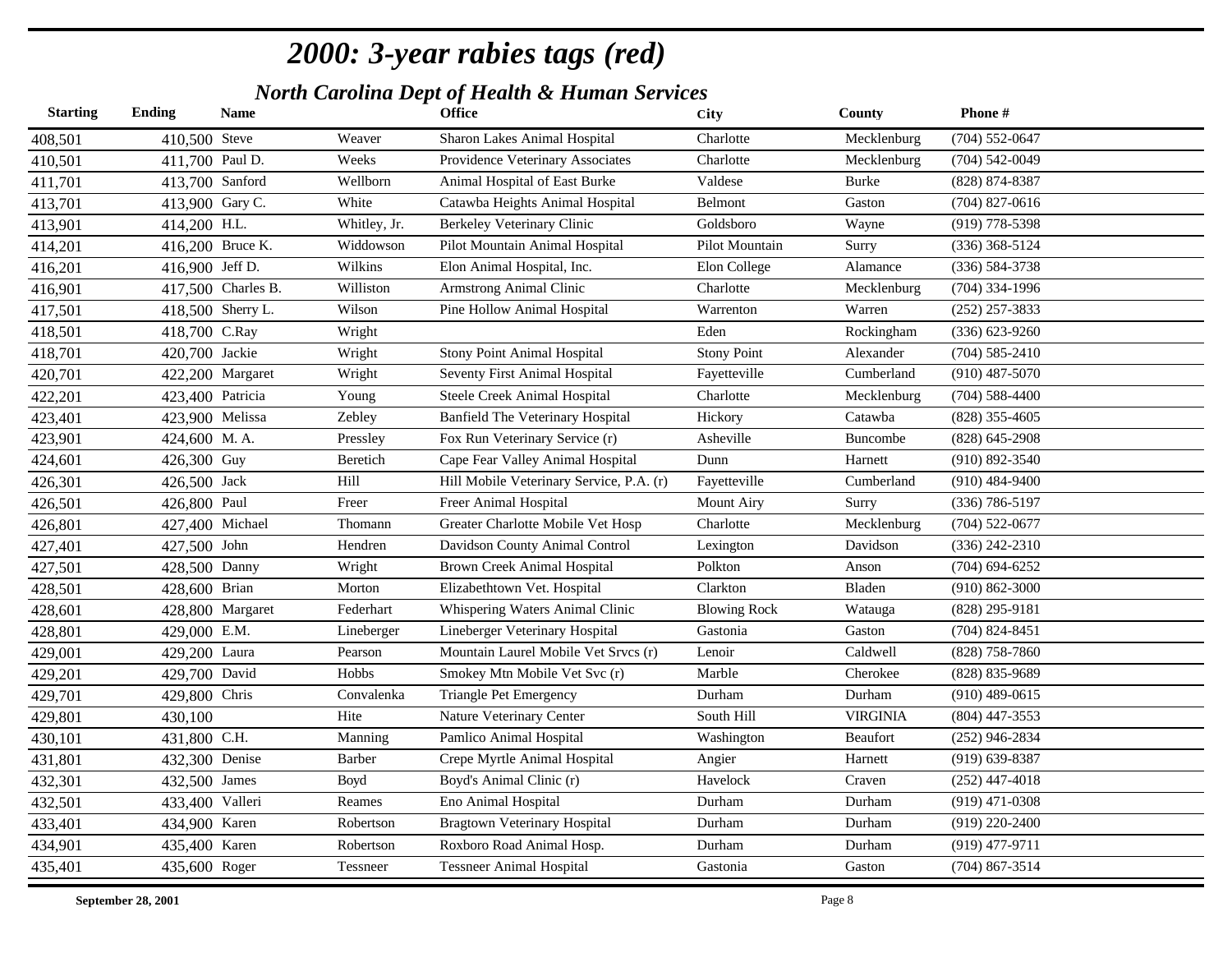| <b>Starting</b> | Ending          | <b>Name</b>       |               | <b>Office</b>                          | City              | County           | Phone#             |
|-----------------|-----------------|-------------------|---------------|----------------------------------------|-------------------|------------------|--------------------|
| 435,601         |                 | 435,900 Michael   | Cotton        | Ambassador Animal Hospital             | Greensboro        | Guilford         | $(336)$ 379-1227   |
| 435,901         | 440,900 Jim     |                   | Rabon         | <b>Brunswick Animal Hospital</b>       | Supply            | <b>Brunswick</b> | $(910)$ 754-8165   |
| 440,901         | 441,000 Glenn   |                   | Graves        |                                        | Charlotte         | Mecklenburg      | $(704)$ 556-1070   |
| 441,001         |                 | 445,000 Richard   | Killough      | Long Animal Hospital                   | Charlotte         | Mecklenburg      | $(704)$ 523-2996   |
| 445,001         | 445,500 Larry   |                   | <b>Bunn</b>   | Forsyth County Health Dept.            | Winston-Salem     | Forsyth          | $(336)$ 727-2760   |
| 445,501         | 445,700 Maria   |                   | Mendoza       | <b>Stage Road Animal Hospital</b>      | Angier            | Harnett          | (919) 639-3337     |
| 445,701         | 445,900 Robert  |                   | Gochnauer     | Large Animal Vet. Services             | Cornelius         | Mecklenburg      | $(704)$ 895-8820   |
| 445,901         | 446,400 Doby    |                   | Whited        | Mebane Mobile Vet. Service             | Mebane            | Alamance         | $(336)$ 421-7793   |
| 446,401         | 446,600 Kim     |                   | <b>Ipok</b>   | Institute Mobile Vet. Service (r)      | LaGrange          | Lenoir           | $(252) 566 - 5041$ |
| 446,601         | 446,700 Dwight  |                   | Bellinger     | University of North Carolina           | Chapel Hill       | Orange           | $(919)$ 966-3111   |
| 446,701         | 446,800 Randy   |                   | Jones         | <b>Livestock Veterinary Services</b>   | Kinston           | Lenoir           | $(252)$ 527-4960   |
| 446,801         | 446,900 Jill    |                   | Holmes        | Holmes Mobile Vet Clinic (r)           | <b>Banner Elk</b> | Watauga          | (828) 266-3959     |
| 446,901         | 447,400 Ralph   |                   | Houser        | <b>Burlington Animal Shelter</b>       | Haw River         | Alamance         | $(336) 578 - 1386$ |
| 447,401         |                 | 448,400 Randall   | Hodge         | Polk County Sheriff's Dept.            | Columbus          | Polk             | (828) 894-3001     |
| 448,401         | 448,900 Karl B. |                   | Milliren      | Thomasville Veterinary Hospital        | Thomasville       | Davie            | $(336)$ 475-9119   |
| 448,901         |                 | 449,000 Carolyn   | Smoak         | Dr. Smoak (r)                          | Raeford           | Hoke             | $(910)$ 904-5677   |
| 449,001         | 449,100 Amy     |                   | O'malley      | Cherokee Mobile Vet Services (r)       | Casstalia         | Franklin         | $(919) 853 - 6408$ |
| 449,101         |                 | 449,200 Patricia  | Jordan        | Coastal Cat Clinic (r)                 | Jacksonville      | Onslow           | $(910)$ 353-7676   |
| 449,201         |                 | 449,500 L. David  | <b>Booker</b> | Central Providence Veterinary Hospital | Charlotte         | Mecklenburg      | $(704)$ 844-8387   |
| 449,501         | 450,000 Beth    |                   | Chagaris      | Pamlico County Health Department       | Bayboro           | Pamlico          | $(252)$ 745-5111   |
| 450,001         | 450,400 Marc    |                   | Schoenfield   | Caldwell Animal Hospital               | Lenoir            | Caldwell         | (828) 728-6100     |
| 450,401         | 450,500 Lee     |                   | Hunter        | <b>OEES</b>                            | Raleigh           | Wake             | (919) 733-3410     |
| 450,501         | 450,700 Jesse   |                   | Thompson      | Thompson Animal Hospital               | Monroe            | Union            | $(704)$ 283-5942   |
| 450,701         | 450,900 Ruth    |                   | Roundtree     | Goose Creek Animal Hospital            | Sunbury           | Gates            | $(252)$ 465-4831   |
| 450,901         | 451,000 J.M.    |                   | Barden        | Veterinary Medical Center              | Teachey           | Duplin           | $(910)$ 285-3151   |
| 451,001         | 451,200 Tracy   |                   | Eure          | Moyock Animal Hospital, INC            | Moyock            | Currituck        | $(252)$ 435-2250   |
| 451,201         | 451,500 Denise  |                   | <b>Barber</b> | Crepe Myrtle Animal Hospital           | Angier            | Harnett          | $(919) 639 - 8387$ |
| 451,201         | 451,500 Denise  |                   | <b>Barber</b> | Crepe Myrtle Animal Hospital           | Angier            | Harnett          | $(919) 639 - 8387$ |
| 451,501         |                 | 452,500 Harold E. | Rodeffer      | Piedmont Veterinary Clinic             | Mebane            | Alamance         | $(919) 563 - 6080$ |
| 452,501         |                 | 452,700 Bayne E.  | Miller        | Davie Veterinary Clinic                | Mocksville        | Davie            | $(336)$ 751-5931   |
| 452,701         | 453,200 Larry   |                   | <b>Bunn</b>   | Forsyth County Health Dept.            | Winston-Salem     | Forsyth          | $(336)$ 727-2760   |
| 453,201         | 454,200 Dale A. |                   | Pickens       | Veterinary HealthCare Associates       | Gastonia          | Gaston           | $(704)$ 824-2674   |
| 454,201         | 456,700 W.T.    |                   | Stinson       | Animal Hospital of Wilkes              | Wilkesboro        | Wilkes           | (336) 838-3441     |
| 456,701         | 457,200 Karl B. |                   | Milliren      | Thomasville Veterinary Hospital        | Thomasville       | Davie            | $(336)$ 475-9119   |
| 457,201         | 458,200 Kurtis  |                   | Liljeberg     | <b>Petsmart Veterinary Services</b>    | Pineville         | Mecklenburg      | $(704)$ 542-8339   |
|                 |                 |                   |               |                                        |                   |                  |                    |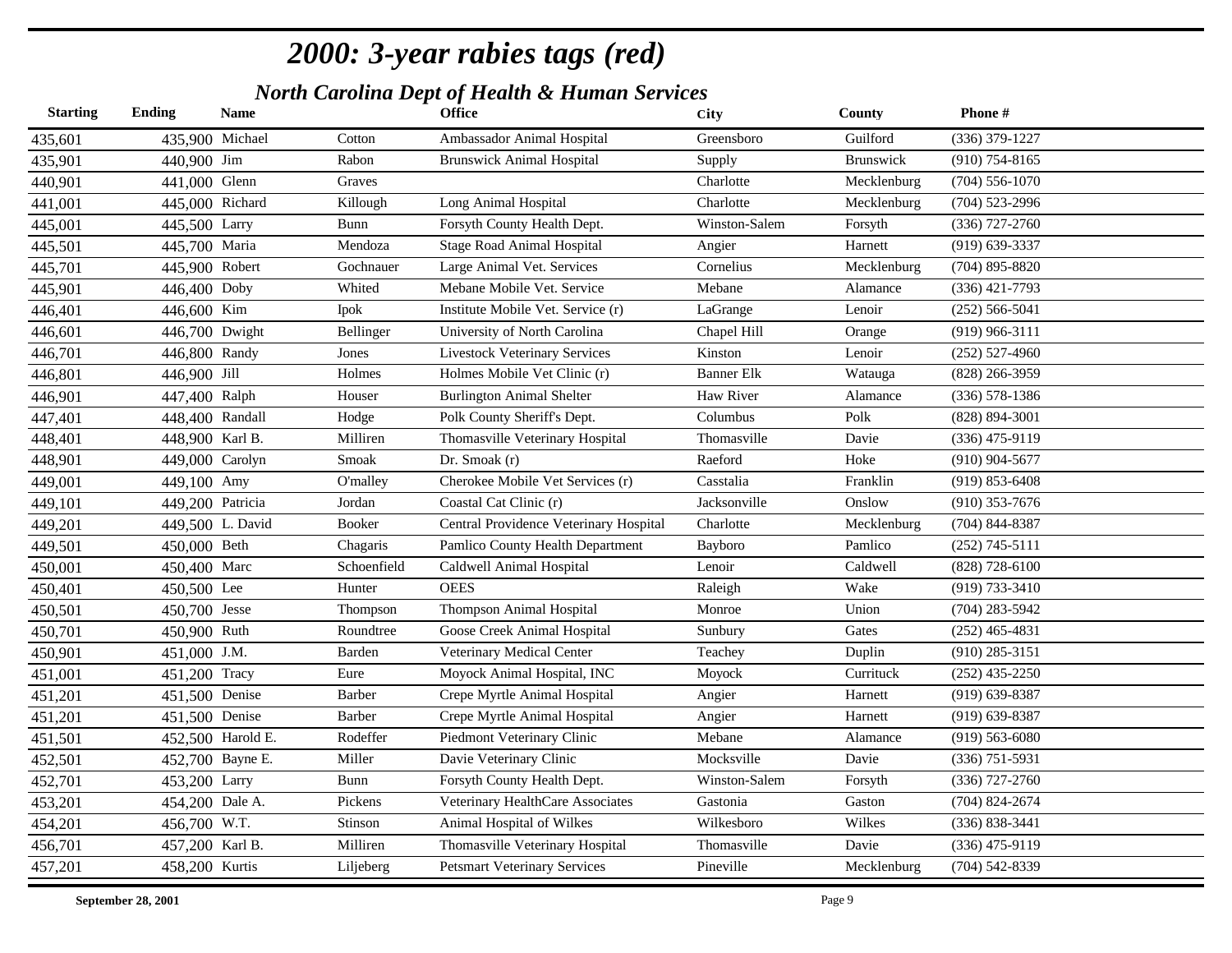| <b>Starting</b> | Ending          | <b>Name</b>        |                | Office                                  | City                     | County          | Phone#             |
|-----------------|-----------------|--------------------|----------------|-----------------------------------------|--------------------------|-----------------|--------------------|
| 458,201         | 458,700 Warren  |                    | Moretz         | Village Animal Hospital                 | Mooresville              | Iredell         | $(704)$ 660-9663   |
| 458,701         |                 | 459,000 Susan K.   | Booker         | Fullwood Animal Hospital                | Matthews                 | Mecklenburg     | $(704)$ 847-2400   |
| 459,001         | 459,300 Karen   |                    | <b>Bradler</b> | Animal House Calls (r)                  | Wilmington               | New Hanover     | $(910) 686 - 5806$ |
| 459,301         | 459,500 Katrina |                    | Weirick        |                                         | Greensboro               | Guilford        | $(336)$ 387-1092   |
| 459,501         |                 | 460,000 Michael    | Thomann        | Greater Charlotte Mobile Vet Hosp       | Charlotte                | Mecklenburg     | $(704)$ 522-0677   |
| 460,001         | 460,400 Tom     |                    | Smith          |                                         | Patterson                | Caldwell        | $(828)$ 754-1458   |
| 460,401         | 460,900 Marc    |                    | Schoenfield    | Caldwell Animal Hospital                | Lenoir                   | Caldwell        | $(828)$ 728-6100   |
| 460,901         |                 | 461,400 Lewis W.   | Puckett        | Greenock Veterinary Hospital            | Midland                  | Cabarrus        | $(704)$ 455-3004   |
| 461,401         | 461,500 J.M.    |                    | Barden         | Veterinary Medical Center               | Teachey                  | Duplin          | $(910)$ 285-3151   |
| 461,501         |                 | 462,000 William    | St. Lawrence   | <b>Petsmart Veterinary Services</b>     | Durham                   | Durham          | $(919) 620 - 8142$ |
| 462,001         |                 | 462,600 Kathy R.   | Haywood        | Montgomery Animal Clinic                | Troy                     | Montgomery      | $(910) 572 - 3781$ |
| 462,601         | 464,600 Marc    |                    | Schoenfield    | Caldwell Animal Hospital                | Lenoir                   | Caldwell        | $(828)$ 728-6100   |
| 464,601         | 464,800 Jeff    |                    | Ward           |                                         | Havelock                 | Craven          | $(252)$ 447-9525   |
| 464,801         | 465,000 Mike    |                    | <b>Bridges</b> |                                         | Grover                   | Cleveland       | $(704)$ 937-3300   |
| 465,001         | 465,500 Harold  |                    | Rodeffer       | Mebane Pet Clinic                       | Mebane                   | Orange          | $(919)$ 304-5200   |
| 465,501         | 465,600 Don     |                    | Feldman        | Research Triangle Institute             | <b>Research Triangle</b> | Wake            | $(919) 541 - 6658$ |
| 465,601         | 465,900 James   |                    | Schacht        | <b>Idlewild Animal Hospital</b>         | Charlotte                | Mecklenburg     | $(704)$ 535-6688   |
| 465,901         | 466,000 Kate    |                    | Wilder         | Wilder Veterinary Practice              | Hillsborough             | Orange          | (919) 732-1928     |
| 466,001         | 466,500 Tate    |                    | Allen          | Park Cedar Animal Hospital              | Charlotte                | Mecklenburg     | $(704) 541 - 3022$ |
| 466,501         |                 | 467,000 Jennie R.  | Stewart        | Stewart's Mtn. View Animal Hospital     | Spruce Pine              | Mitchell        | (828) 765-7059     |
| 467,001         | 467,100 Melissa |                    | Zebley         | Banfield The Veterinary Hospital        | Hickory                  | Catawba         | $(828)$ 355-4605   |
| 467,101         | 467,300 Kim     |                    | Hombs          | <b>Atrium Animal Hospital</b>           | Charlotte                | Mecklenburg     | $(704) 542 - 2000$ |
| 467,301         | 467,500 Joy     |                    | McMillan       | <b>Banfield Veterinary Hospital</b>     | Winston-Salem            | Forsyth         | $(336)$ 765-8339   |
| 467,501         | 467,700 Jeffrey |                    | Schutz         | Foothills Mobile Veterinary Service (r) | Marion                   | McDowell        | (828) 738-3883     |
| 467,701         |                 | 468,200 Charles E. | Franklin       | Academy Animal Hospital                 | Jacksonville             | Onslow          | $(910)$ 353-3131   |
| 468,201         | 468,400 Gary C. |                    | White          | Catawba Heights Animal Hospital         | Belmont                  | Gaston          | $(704)$ 827-0616   |
| 468,401         | 468,500 Glenn   |                    | Graves         |                                         | Charlotte                | Mecklenburg     | $(704)$ 556-1070   |
| 468,501         | 469,000 Karl    |                    | Milliren       | James Landing Animal Hospital           | Jamestown                | Guilford        | (336) 852-9800     |
| 469,001         |                 | 470,000 Elizabeth  | Jones          | Lenoir Veterinary Hospital              | Lenoir                   | Caldwell        | $(828)$ 728-6713   |
| 470,001         |                 | 470,500 James R.   | Allen          | Weaverville Animal Clinic               | Weaverville              | <b>Buncombe</b> | $(828) 658 - 2431$ |
| 470,501         |                 | 470,800 Beverly    | Cannady        | Little Mountain Veterinary Clinic       | Denver                   | Catawba         | $(704)$ 489-2444   |
| 470,801         | 470,900 Mitch   |                    | <b>Byrd</b>    | <b>Equine Veterinary Service</b>        | <b>Southern Pines</b>    | Moore           | $(910) 692 - 1030$ |
| 470,901         | 471,000 Darren  |                    | Holman         | Gentle Care Animal Hospital             | Raleigh                  | Wake            | $(919)$ 852-4386   |
| 471,001         | 471,100 Dan     |                    | <b>Suggs</b>   | <b>Gaston Veterinary Hospital</b>       | Gastonia                 | Gaston          | $(704)$ 865-5739   |
| 471,101         | 471,500 J.W.    |                    | Inscoe         | Newton Veterinary Clinic                | Newton                   | Catawba         | $(828)$ 464-5020   |
|                 |                 |                    |                |                                         |                          |                 |                    |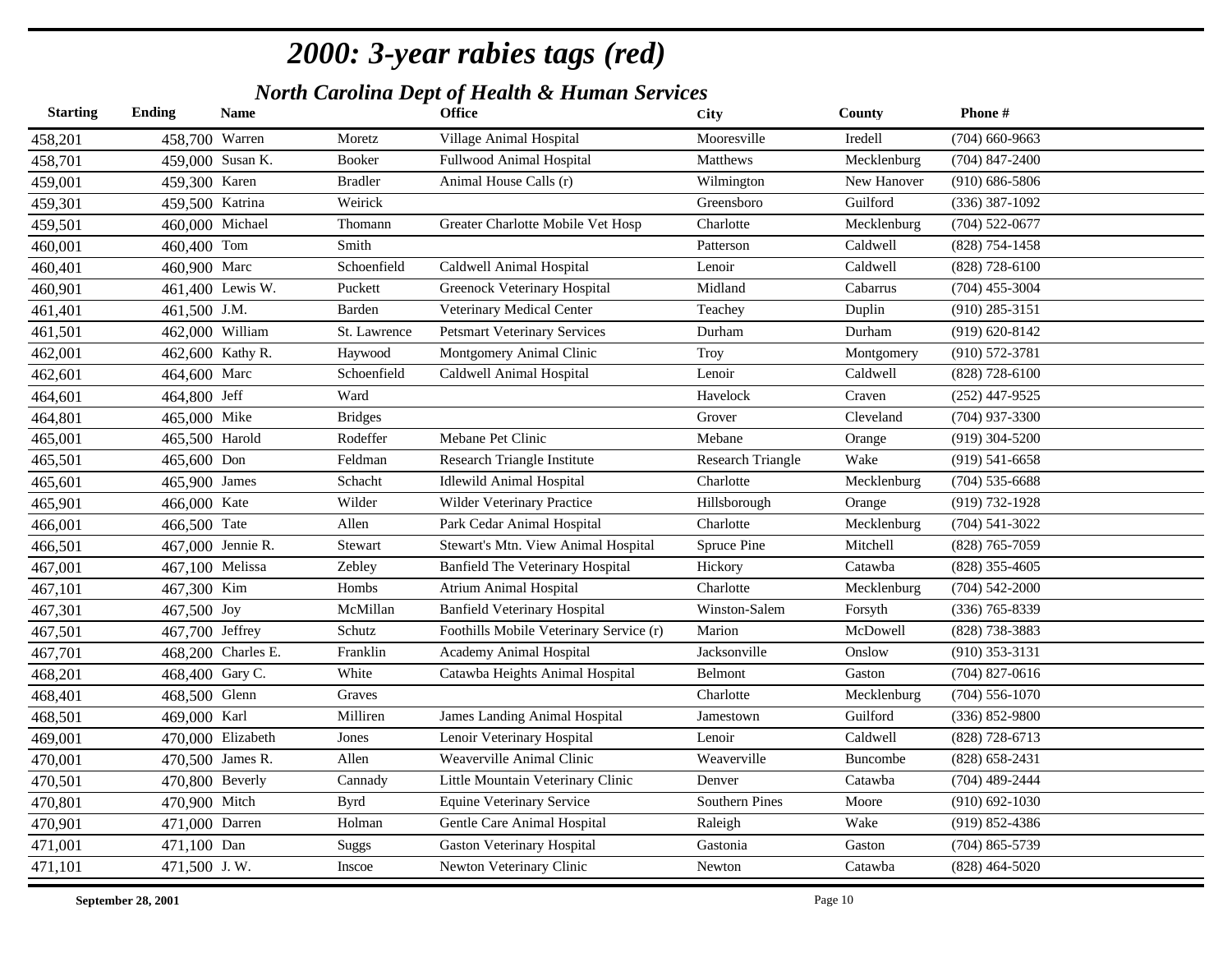| <b>Starting</b> | <b>Ending</b>   | <b>Name</b>         |             | <b>Office</b>                             | <b>City</b>    | <b>County</b> | Phone#             |
|-----------------|-----------------|---------------------|-------------|-------------------------------------------|----------------|---------------|--------------------|
| 471,501         |                 | 471,700 James Lee   | Beckworth   | Ashe Animal Clinic                        | Jefferson      | Ashe          | $(336)$ 246-2341   |
| 471,701         | 472,200 Kim D.  |                     | Gemeinhardt | Latitude 36 Mobile Vet Services           | Germanton      | <b>Stokes</b> | $(336) 593 - 5422$ |
| 472,201         | 472,300 Glenn   |                     | Graves      |                                           | Charlotte      | Mecklenburg   | $(704)$ 556-1070   |
| 472,301         | 472,500 Shelly  |                     | Karl        | Falconbridge Animal Hospital              | Chapel Hill    | Durham        | $(919)$ 403-5591   |
| 472,501         | 474,500 Sidney  |                     | Weisner     | <b>Iredell County Animal Control Dept</b> | Statesville    | Iredell       | $(704)$ 878-5424   |
| 474,501         |                 | 476,500 Roger R.    | Holt        | Yadkin Veterinary Hospital                | Yadkinville    | Yadkin        | (336) 679-8832     |
| 476,501         | 478,000 Wayne   |                     | Jones       | <b>Lincolnton Animal Hospital</b>         | Lincolnton     | Lincoln       | $(704) 732 - 0728$ |
| 478,001         | 478,500 Karl B. |                     | Milliren    | Thomasville Veterinary Hospital           | Thomasville    | Davie         | $(336)$ 475-9119   |
| 478,501         | 478,600 Wendy   |                     | Simpson     | The Cat Hospital                          | Durham         | Durham        | $(919)$ 489-5142   |
| 478,601         | 478,900 Larry   |                     | Bunn        | Forsyth County Health Dept.               | Winston-Salem  | Forsyth       | $(336)$ 727-2760   |
| 478,901         |                 | 479,000 Mitchell L. | Spindel     | Animal Ark Veterinary Hospital            | Clemmons       | Forsyth       | $(336)$ 778-2738   |
| 479,001         | 479,500 Danny   |                     | Wright      | <b>Brown Creek Animal Hospital</b>        | Polkton        | Anson         | $(704)$ 694-6252   |
| 479,501         | 479,900 Paul D. |                     | Weeks       | Providence Veterinary Associates          | Charlotte      | Mecklenburg   | $(704) 542 - 0049$ |
| 479,901         | 480,400 Karl B. |                     | Milliren    | Thomasville Veterinary Hospital           | Thomasville    | Davie         | $(336)$ 475-9119   |
| 480,401         | 480,700 Steve   |                     | Weaver      | Sharon Lakes Animal Hospital              | Charlotte      | Mecklenburg   | $(704) 552 - 0647$ |
| 480,701         | 481,200 Gary A. |                     | Pope        | Viewmont Animal Clinic                    | Hickory        | Catawba       | (828) 328-2448     |
| 481,201         | 481,400 Maria   |                     | Mendoza     | Stage Road Animal Hospital                | Angier         | Harnett       | $(919) 639 - 3337$ |
| 481,401         | 481,600 Robert  |                     | Krawczyk    | Spay/Neuter Clinic/Humane Society         | Greensboro     | Guilford      | $(336)$ 299-3060   |
| 481,601         | 482,000 Alan    |                     | Anton       | Healthy Petz Vet Clinic                   | Morganton      | <b>Burke</b>  | (828) 437-4524     |
| 482,001         | 482,100 Diane   |                     | Wilhalf     | <b>Just Cats</b>                          | Wilmington     | New Hanover   | $(910)$ 792-9916   |
| 482,101         |                 | 482,400 Donald F.   | Campbell    | Craven Animal Hospital                    | New Bern       | Craven        | $(252) 637 - 4541$ |
| 482,401         | 482,600 Joy     |                     | McMillan    | <b>Banfield Veterinary Hospital</b>       | Winston-Salem  | Forsyth       | $(336)$ 765-8339   |
| 482,601         | 483,600 James   |                     | Schmunk     | North Davidson Veterinary Hospital        | Lexington      | Davidson      | (336) 723-4225     |
| 483,601         | 483,900 Karen   |                     | Davis       | North State Veterinary Clinic             | Hendersonville | Henderson     | $(828) 692 - 1902$ |
| 483,901         | 484,000 Kim     |                     | Hombs       | Atrium Animal Hospital                    | Charlotte      | Mecklenburg   | $(704) 542 - 2000$ |
| 484,001         | 484,200 Dale A. |                     | Pickens     | Veterinary HealthCare Associates          | Gastonia       | Gaston        | $(704)$ 824-2674   |
| 484,201         |                 | 484,500 Donald F.   | Campbell    | Craven Animal Hospital                    | New Bern       | Craven        | $(252)$ 637-4541   |
| 484,701         |                 | 484,800 Katherine   | Queck       | The Carolinas Animal Hospital             | Charlotte      | Mecklenburg   | $(704)$ 588-9788   |
| 484,801         |                 | 485,000 James Lee   | Beckworth   | Ashe Animal Clinic                        | Jefferson      | Ashe          | $(336)$ 246-2341   |
| 485,001         | 485,100 Wendy   |                     | Simpson     | The Cat Hospital                          | Durham         | Durham        | $(919)$ 489-5142   |
| 485,101         |                 | 485,200 Dietra M.   | Jolley      |                                           | Asheville      | Buncombe      | $(828)$ 251-5226   |
| 485,201         |                 | 485,300 Mitchell L. | Spindel     | Animal Ark Veterinary Hospital            | Clemmons       | Forsyth       | $(336)$ 778-2738   |
| 485,301         | 485,500 M.A.    |                     | Pressley    | Fox Run Veterinary Service (r)            | Asheville      | Buncombe      | $(828)$ 645-2908   |
| 485,501         | 485,700 Jesse   |                     | Thompson    | <b>Thompson Animal Hospital</b>           | Monroe         | Union         | $(704)$ 283-5942   |
| 485,701         | 485,800 Robert  |                     | Krawczyk    | Spay/Neuter Clinic/Humane Society         | Greensboro     | Guilford      | $(336)$ 299-3060   |
|                 |                 |                     |             |                                           |                |               |                    |